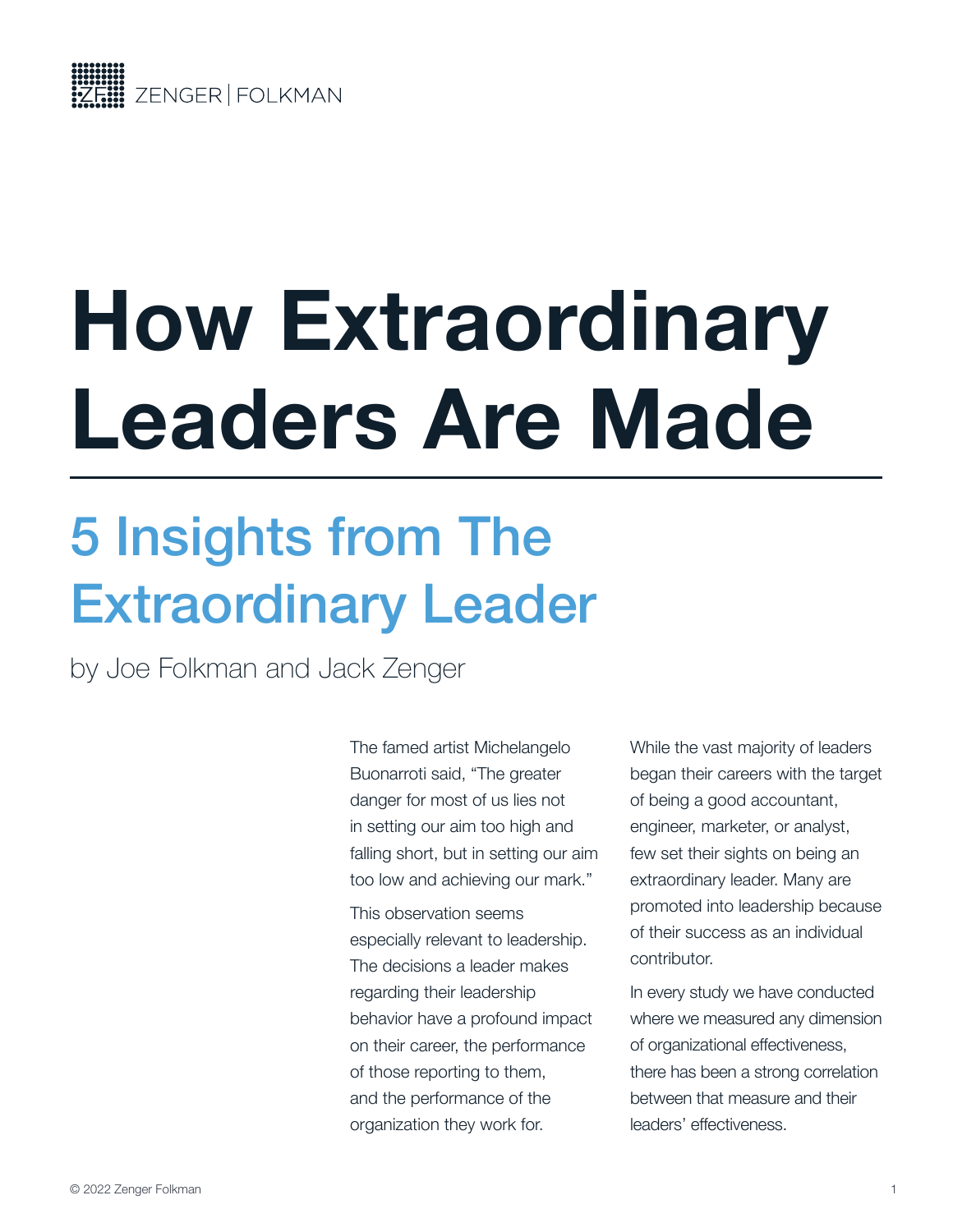

This study explores five important insights we have gained after decades of work in leadership development. These insights can help every leader improve, and many become truly extraordinary.

## **1. Effective leaders orchestrate their own development.**

Organizations cannot do it. Gurus do not make it happen. Individuals must do it for themselves. Just as no one can export excellent physical fitness to a friend or colleague, one must take charge of one's own development.

Organizations can provide leadership development resources that help, such as accurate and

constructive information about a leader's current behavior and the impact it is having on subordinates and peers. They can also provide a framework for development paths to follow. But effective leadership is about continually improving one's behavior and mindset. Leaders must develop from within.

There is no reason to accept mediocrity in leadership any more than one would in software development, customer service, or sales. We often fail to fully appreciate what a significant difference there is between "ordinary" and "extraordinary" leadership. In one study that examined the relationship

between leadership effectiveness and desirable outcomes, we analyzed data from hundreds of different companies and over 100,000 leaders. The graph below presents several findings.

- There is a dramatic difference in the results produced by poor leaders versus extraordinary leaders.
- Poor leaders profoundly diminish the performance of groups they attempt to lead.
- Leaders at the 90th percentile and above have a stunning impact on various measures of performance.

We have solid evidence that with effort, all leaders can get better.

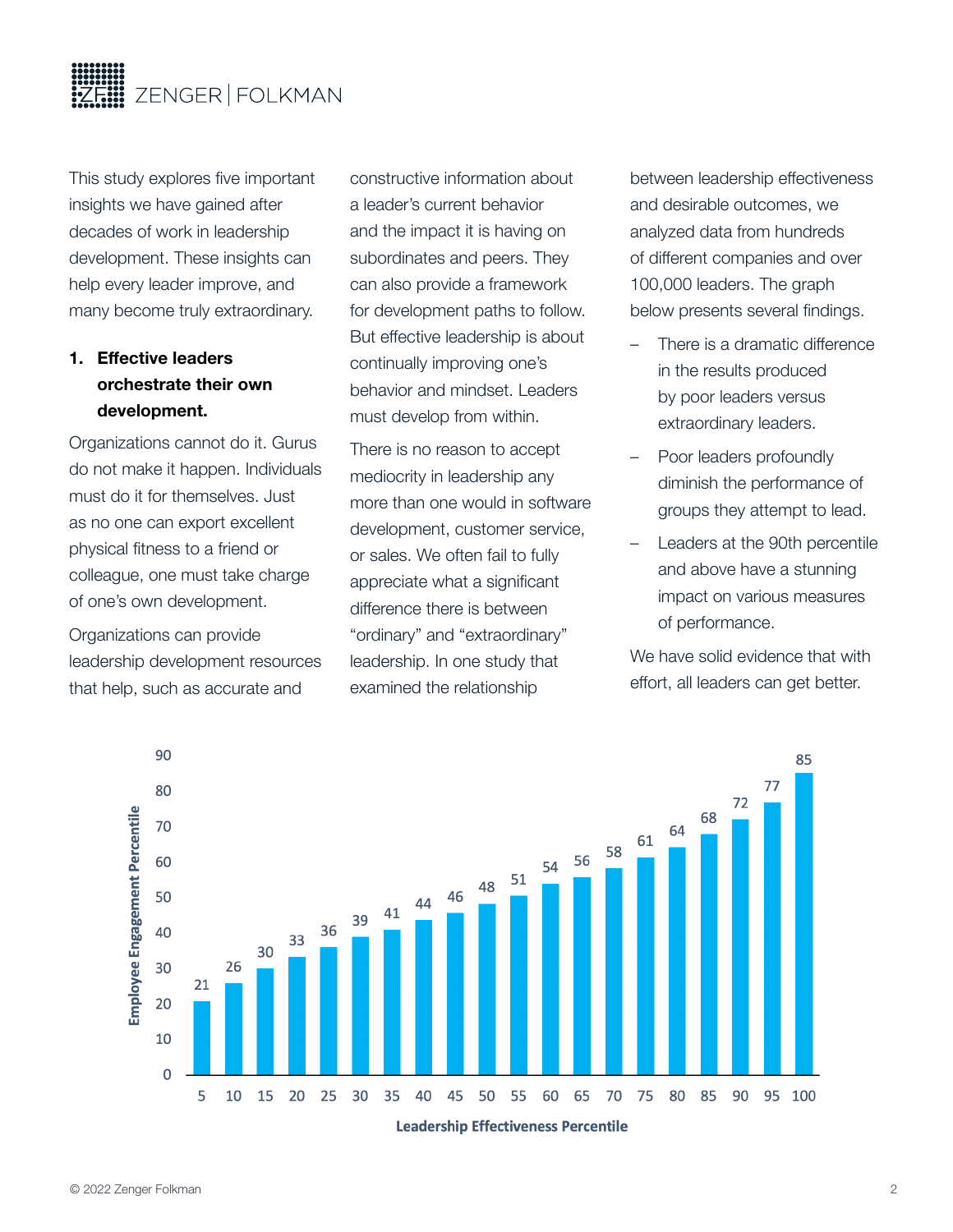

Some will become extraordinary. That only happens when they put their minds to it and take charge of their own development.

# **2. Focusing on developing strengths has the highest payoff for the greatest number of leaders.**

When a leader decides to take charge of their own development, whether consciously or subconsciously, they often revert to the philosophy that their effectiveness is most influenced by areas of poor performance. In other words, getting better means fixing weaknesses.

Our research shows that only a minority of leaders (about 20%) have traits or behaviors that significantly detract from their performance. The good news is that, in most cases, these detractive behaviors can be fixed. That means that for 80% of all leaders, magnifying their strengths is the optimum approach to becoming extraordinary.

#### **What is a Strength?**

A strength is something we do well. It can be used in a wide variety of situations, and its effects persist over time. Sometimes, strengths are the outcome of natural ability, and in other cases,

they are the result of intensive practice and effort.

In our research on leadership, we have defined an outstanding strength as a skill scored at the 90th percentile. We found that leaders who do not possess any such strengths scored at the 34th percentile in overall leadership effectiveness. Why were they ranked so low? Because they lacked leadership qualities, skills, or abilities that made them stand out.

While they were not totally ineffective at everything, they were not terribly effective at anything.

What is impressive is that if the same leader were to build just one strength, it would move them, on average, from the 34th percentile to the 64th percentile. Overall effectiveness improves as individual strengths are developed. Leaders with just three strengths are ranked at the 81st percentile.

Development is far more successful when the leader focuses primarily on building strengths rather than only being concerned with repairing weaknesses.

The respected research psychologist Martin Seligman wrote, "the good life is using your

signature strengths every day to produce authentic happiness and abundant gratification."

A focus on strengths leads to greater gains and is a pattern for growth that can be easily maintained over time. Plus, it's more fun. Think of it as a lifestyle focused on the existing potential of every leader rather than picking apart their minor flaws.

By using their strengths, leaders produce better results as measured by any metric you might apply (e.g., productivity, customer satisfaction, retention, or employee engagement). In a nutshell, better leadership produces better results.

## **3. Extraordinary leaders focus on building differentiating behaviors.**

There has been an enormous amount of money spent, mostly by large corporations, to create competency models. The implication of these lists has often been that a large group of leadership behaviors were of equal importance and that the wise manager would devote time to being good at all of them. One competency model we reviewed included over 170 elements. Many have dozens of competencies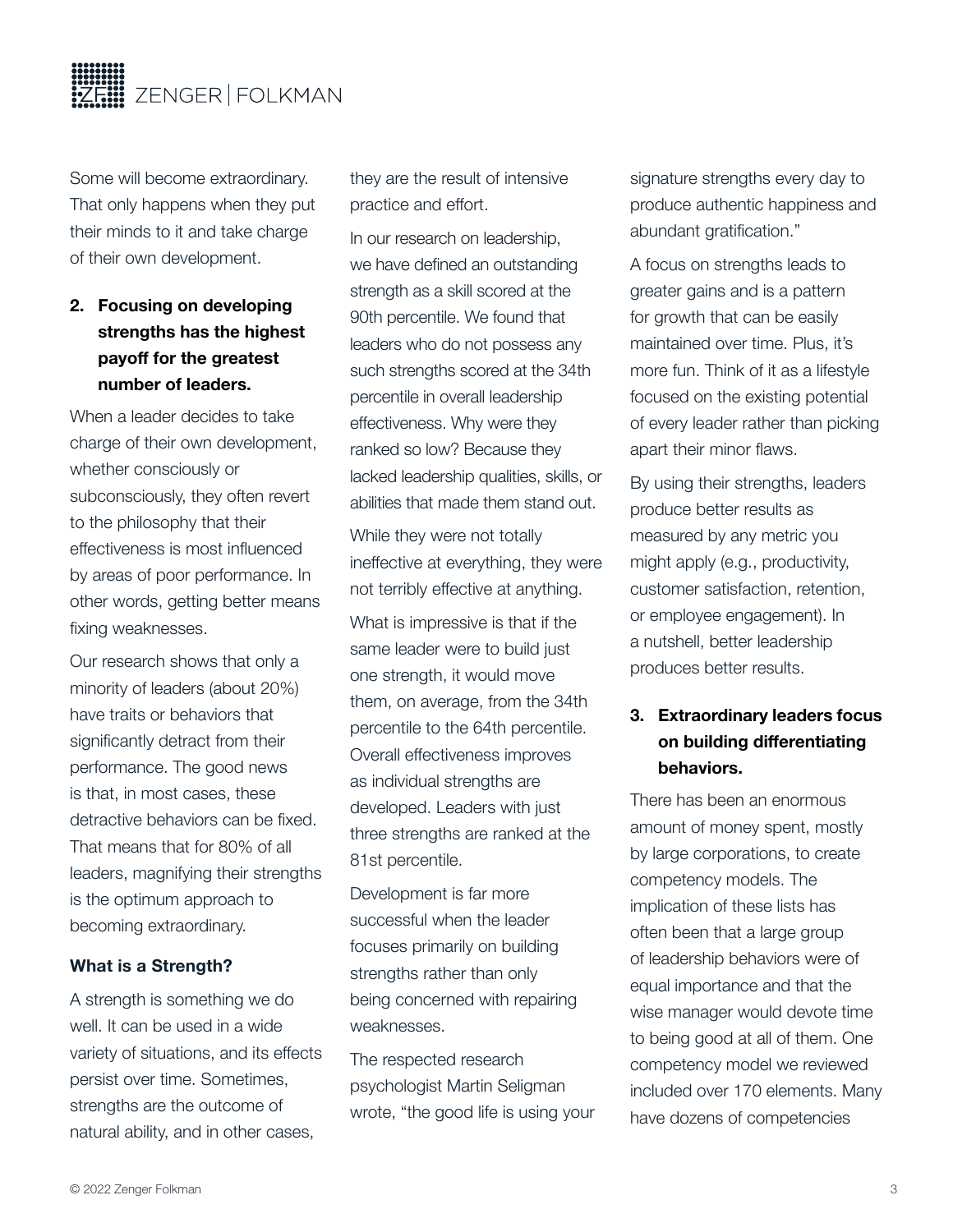

and new sets for each level in their hierarchy. Our research, on the contrary, suggests that certain competencies tower above others. The great majority of competencies are highly consistent among different organizations. Occasionally, an organization's history and culture will propel a somewhat unique competency higher on its list.

The point is that if people seek to be perceived as great leaders, it behooves them to know which leadership behaviors really make a difference in their organizations.

Our empirical factor analysis of huge amounts of data collected on leaders' behaviors reveals that all vital and differentiating leadership behaviors can be grouped into five clusters.

- **Character.** Personal character is the core of all leadership effectiveness.
- Personal Capability. This describes the intellectual, emotional, and skill makeup of the individual.
- Focus on Results. The ability to have an impact on the organization and accomplish things.
- Interpersonal Skills. This includes all the interpersonal

and people skills needed for effective one-on-one interactions, working in teams, and valuing diversity in others.

Leading organizational change. An important skill set, especially for more senior leaders, is their ability to produce change and set a clear vision for their organization.

Our current research on differentiating behaviors identified 19 competencies that separate the top 10 percent of all leaders from the average and poor leaders. These are the leadership behaviors on which most leaders should focus their development. Varying combinations of these behaviors are the DNA of effective leadership.

We have learned that there are three distinct forces that converge to help the leader select which of these differentiating leadership behaviors to develop.

- Their capabilities and competence
- What the organization needs them to do, given their current position
- Their passions and preferences. For which of these does the leader have energy?

One leader might have a pattern of strengths that combines technical expertise, strategic thinking, and problemsolving skills. Another leader may have a combination of strong communication skills, collaboration and teamwork, along with a willingness to take risks. The unique combinations of these 19 leadership behaviors create numerous pathways.

**4. Multiple development pathways provide the way for the greatest number of leaders to make the most progress.** 

The pathway to developing some skills and behaviors is obvious. Improving technical competence usually requires classes, studying books and articles, or being taught by an expert. We label those head-on, obvious paths as linear development.

There is another approach pioneered in the world of athletics known as cross-training. The athlete who aspires to be great at tennis also may engage in weightlifting, jumping rope, and running. Some will bicycle, swim, or do stair climbing. These "crosstraining" activities have been shown to successfully develop the desired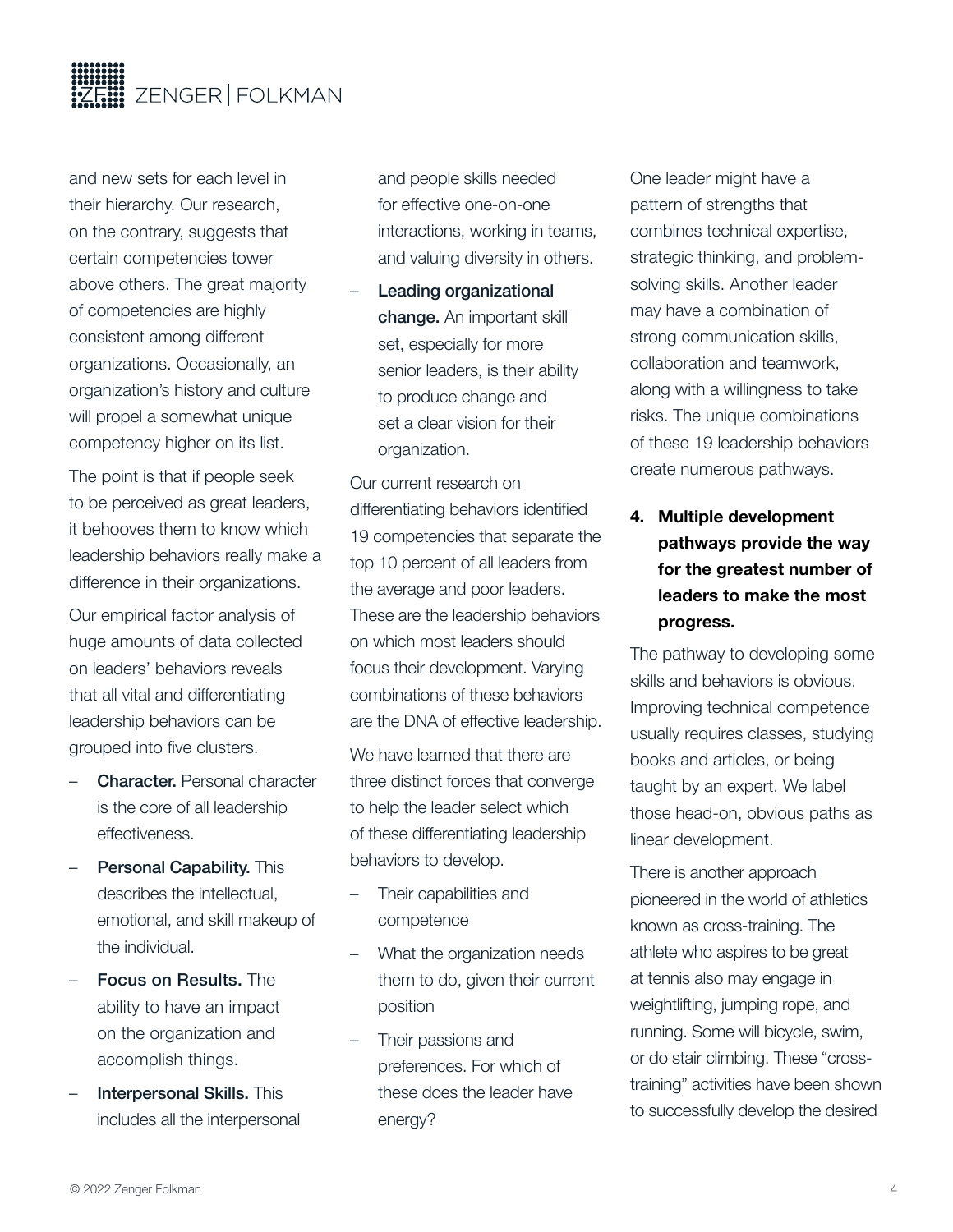

aerobic capacity, agility, and muscle strength which help in becoming a competitive tennis player. Another amusing example is the football coach who had the linemen take ballet lessons to improve their footwork. These are side-door approaches to building a skill. They have been shown to be highly correlated, even though the link may not be totally obvious at first.

#### **Strength-Building Activities**

Our research discovered that for each of the differentiating leadership behaviors we identified, there were several other behaviors that were statistically significantly correlated with that leadership behavior. Suggesting that if a person became more proficient in that companion behavior, it would serve as a strength builder.

These "strength-building" behaviors provide a more extensive series of options for development. These are behaviors that always rise or fall with another competency. While it is impossible to prove a direct cause and effect relationship between the two, the fact that they are laced so tightly together suggests that something important can be learned from them. The practical implications of this are huge.

### **5. Becoming an extraordinary leader requires new behavior**

Leaders must create new habits and mindsets. Seldom does a new insight or one management technique make a major dent in a leader's performance. Observable change happens over time as new behavior is adopted.

Leadership programs have traditionally been thought of as an event. In participants' minds, when the event was over, leadership development for the year was over. Absent any formal leadership development process or accountability, a relatively small fraction—approximately 10% of leaders—have a personal development plan to which they give regular attention. Unfortunately, most leaders are not doing anything to follow up on their development.

Leadership is not gained in a one-day program but rather a process that lasts throughout a participant's career and can be incorporated into their lifestyle. These new behaviors are built by ongoing development experiences, active development plans, buddy systems or support groups, coaching, mentorships, reminders, and follow-up 360s to Leadership is not gained in a one-day program but rather a process that lasts throughout a participant's career and can be incorporated into their lifestyle.